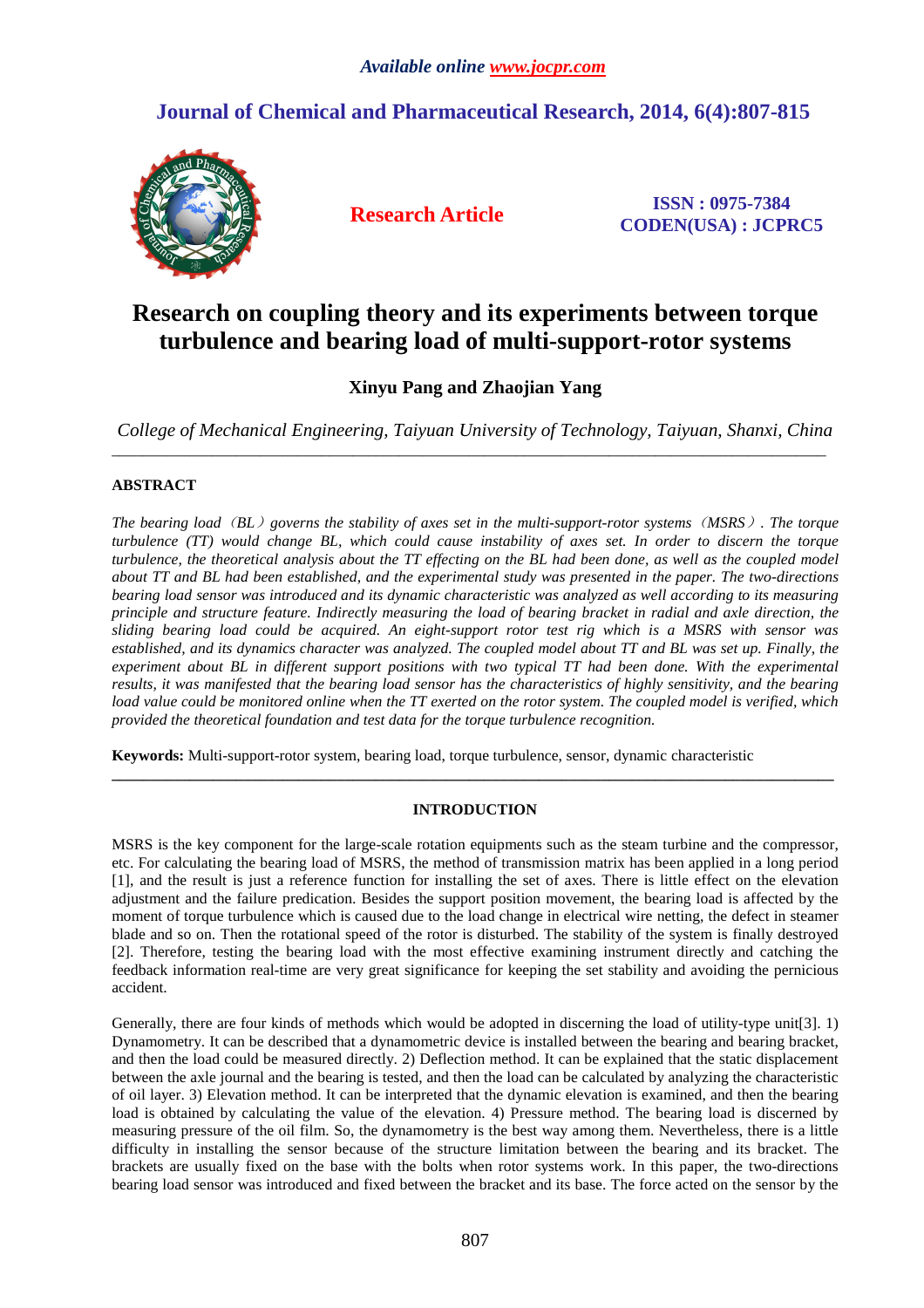bearing bracket can reflect on the bearing load. The MSRS kinetic model and the TT-BL coupling model are established, and the structure of the bearing load sensor was described. Meanwhile, the dynamic characteristic of the sensor was analyzed and the dynamics of the support structure with sensor is analyzed. Furthermore, some experiments about BL in the different support positions were done with the mentioned sensor.

*\_\_\_\_\_\_\_\_\_\_\_\_\_\_\_\_\_\_\_\_\_\_\_\_\_\_\_\_\_\_\_\_\_\_\_\_\_\_\_\_\_\_\_\_\_\_\_\_\_\_\_\_\_\_\_\_\_\_\_\_\_\_\_\_\_\_\_\_\_\_\_\_\_\_\_\_\_*

## I.BEARING LOAD-SENSOR

## *A. Principal and structure of sensor*

The bearing load was realized by indirect measurement. The measuring principle is resistance strain. The so-called indirect measurement is that the bearing load transfers to the sensor by the bearing housing. The load-sensor outputs different voltage signals which are converted from resistance values of the strain gauge through the full bridge circuit. The sensor is made of hard aluminum alloy material, on the one hand because of its good elasticity, on the other hand, because of its high strength. The structure of the load-sensor is shown in Fig.1.

When the load body of the sensor was bearing the horizontal and vertical loads of bearing bracket, the beam would deform greatly. In the neutral layer of the beam, the shear stress and strain are maximum. However, the shear stress was not measured easily and it could only produce the two perpendicular main stress and angle of 45 degree to the beam central axis, which caused the maximum tensile stress and compressive stress. Thus, four blind holes were processed respectively in the horizontal and vertical beam segments. The two strain gauges were pasted along two directions perpendicular each other which are angle of 45 degree to the central axis beam, where the bending moment was zero in the bottom of the hole. Strain gauges R1, R2, R3, R4 were pasted onto the bottom of blind hole on the left and right horizontal segments of the beam, R5, R6, R7, R8 were pasted onto the bottom of blind hole on the vertical segments of the beam. R1, R2, R3, R4 formed a full-bridge circuit, as shown in Fig.2. (a), to measure the bearing loads of Y direction. R5, R6, R7, R8 generated a full-bridge circuit, as shown in Fig.2. (b), to measure the bearing loads of X direction.



**Fig.1: The structure of bearing-load sensor** 



**Fig.2: Full-bridge circuit** 

#### *B. Analyze the dynamic characteristics*

The dynamic characteristics were analyzed using both transient response and frequency response from the time domain and frequency domain [4]. Commonly the response characteristics are obtained through step function in the time domain and through sine function in frequency domain. Dynamic performance indexes are mainly natural frequency and damping ratio. Natural frequency of the sensor is determined mainly by the structure parameters. The higher the  $\omega$ n value, the faster the response of the sensor. With the "virtual experiment system on mechanical control engineering", the dynamic characteristics were analyzed. The virtual experimental system was developed on the basis of the mechanical control theory, for time domain response, frequency domain response and stability analysis of typical part.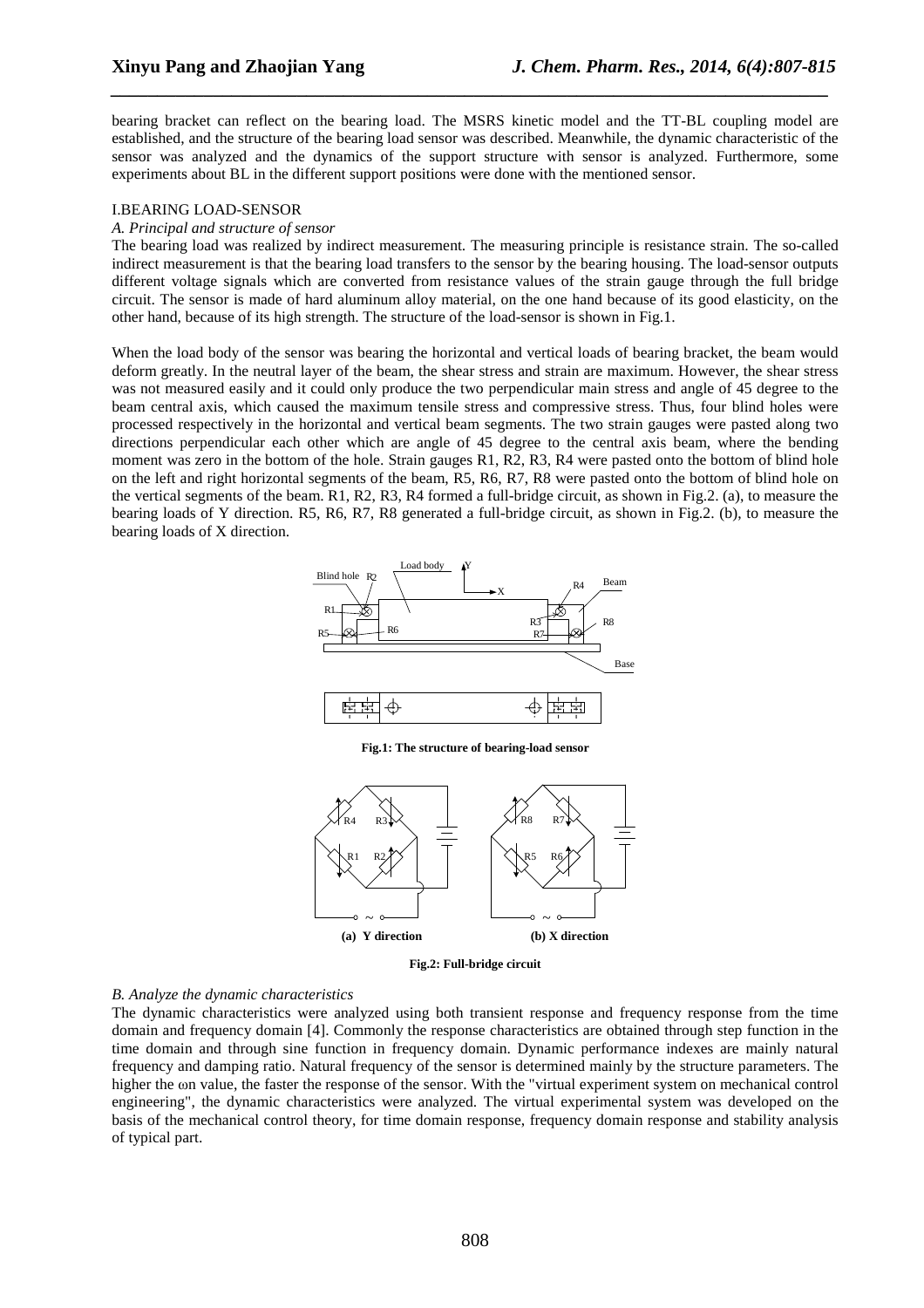According to structural parameters of the sensors, the vibration mass (*m*), stiffness (*K*) and equivalent damping coefficient  $(C_e)$  were calculated respectively,  $m=1.68kg$ ,  $K = 4.14 \times 10^7 N \cdot m^{-1}$ ,  $C_e \approx 10000$ . Substituting these values into the virtual experimental system, frequency response curve could be obtained under the step input shown in Fig.3.

*\_\_\_\_\_\_\_\_\_\_\_\_\_\_\_\_\_\_\_\_\_\_\_\_\_\_\_\_\_\_\_\_\_\_\_\_\_\_\_\_\_\_\_\_\_\_\_\_\_\_\_\_\_\_\_\_\_\_\_\_\_\_\_\_\_\_\_\_\_\_\_\_\_\_\_\_\_*



**Fig.3: Frequency response curve** 

To reflect the dynamic performance of the sensor to certain extent, the signal of linear loading process was sampled by the DASP data collection instrument in this paper. The loading speed of X direction is 0.1mm / s, and that of Y direction is 0.08 mm/s. The output curves were shown in Fig.4. The Fig.4 reflected the sensor can track the dynamic signal quickly and accurately, and the dynamic characteristics were good.

|         | 5000 (nV) [1:AX1] |  |  |  |  |  |          |  |    |  |         |                                               |  |                                                                                                                |     |  |    |    |    |   |  |
|---------|-------------------|--|--|--|--|--|----------|--|----|--|---------|-----------------------------------------------|--|----------------------------------------------------------------------------------------------------------------|-----|--|----|----|----|---|--|
|         |                   |  |  |  |  |  |          |  |    |  |         |                                               |  |                                                                                                                |     |  |    |    |    |   |  |
| 4000    |                   |  |  |  |  |  |          |  |    |  |         |                                               |  |                                                                                                                |     |  |    |    |    |   |  |
| 3000    |                   |  |  |  |  |  |          |  |    |  |         |                                               |  | .3000 Laurence de concernation en concernation en concernation en concernation commenced and concernation of t |     |  |    |    |    |   |  |
| 2000    |                   |  |  |  |  |  |          |  |    |  | 2000    |                                               |  |                                                                                                                |     |  |    |    |    |   |  |
| 1000    |                   |  |  |  |  |  |          |  |    |  | 1000    |                                               |  |                                                                                                                |     |  |    |    |    | . |  |
|         |                   |  |  |  |  |  |          |  |    |  |         | <b>Statement Advisors Committee Committee</b> |  |                                                                                                                |     |  |    |    |    |   |  |
|         |                   |  |  |  |  |  |          |  |    |  |         |                                               |  |                                                                                                                |     |  |    |    |    |   |  |
| $-1000$ |                   |  |  |  |  |  |          |  |    |  |         |                                               |  |                                                                                                                |     |  |    |    |    |   |  |
| -2000   |                   |  |  |  |  |  |          |  |    |  | $-2000$ |                                               |  |                                                                                                                |     |  |    |    |    |   |  |
| -3000   |                   |  |  |  |  |  |          |  |    |  | $-3000$ |                                               |  |                                                                                                                |     |  |    |    |    |   |  |
| $-4000$ |                   |  |  |  |  |  |          |  |    |  |         |                                               |  |                                                                                                                |     |  |    |    |    | . |  |
| -5000   |                   |  |  |  |  |  |          |  |    |  |         |                                               |  |                                                                                                                |     |  |    |    |    |   |  |
|         |                   |  |  |  |  |  | 50<br>80 |  | ۹n |  |         |                                               |  | 20.                                                                                                            | ۹Λ. |  | 50 | 60 | 70 |   |  |
|         |                   |  |  |  |  |  |          |  |    |  |         |                                               |  |                                                                                                                |     |  |    |    |    |   |  |



## *C. Dynamic analysis of the support structure with sensor*

The finite element model of the support structure with the sensor was shown in Fig.5. Structural element type was Solid185; material property was bearing material-Q235, linear and isotropic, so its elastic modulus  $E = 210GPa$ , Poisson's ratio  $\mu = 0.3$ , density  $\rho = 7800g/cm3$ ; the sensor material is the hard aluminum alloy, so the definition of the elastic modulus E = 70GPa, Poisson's ratio  $\mu = 0.3$ , density  $\rho = 2700g/cm3$ .

After the geometric model had been created, the model was meshed using free mesh [4]. Analysis type was the Modal. The mode extraction method was the Block Lanczos method. Modal extraction number was 5. Extracted mode frequency range was the default value. The number of modal extended was 5. Modal analysis of the loading only included displacement constraints. All the nodes of the bottom of sensor were selected as constraint point, and its constraint type was "All DOF". The result to illustrate natural frequencies of the 1st~5th order from Post-Processor (POST1) can be seen in Tab 1.

**Tab 1. The 1st~5th order natural frequencies of the support structure with the sensor** 

| Natural frequencies (Hz) 205.1   829.21   917.75   964.15   1 |  |  | 1391.6 |
|---------------------------------------------------------------|--|--|--------|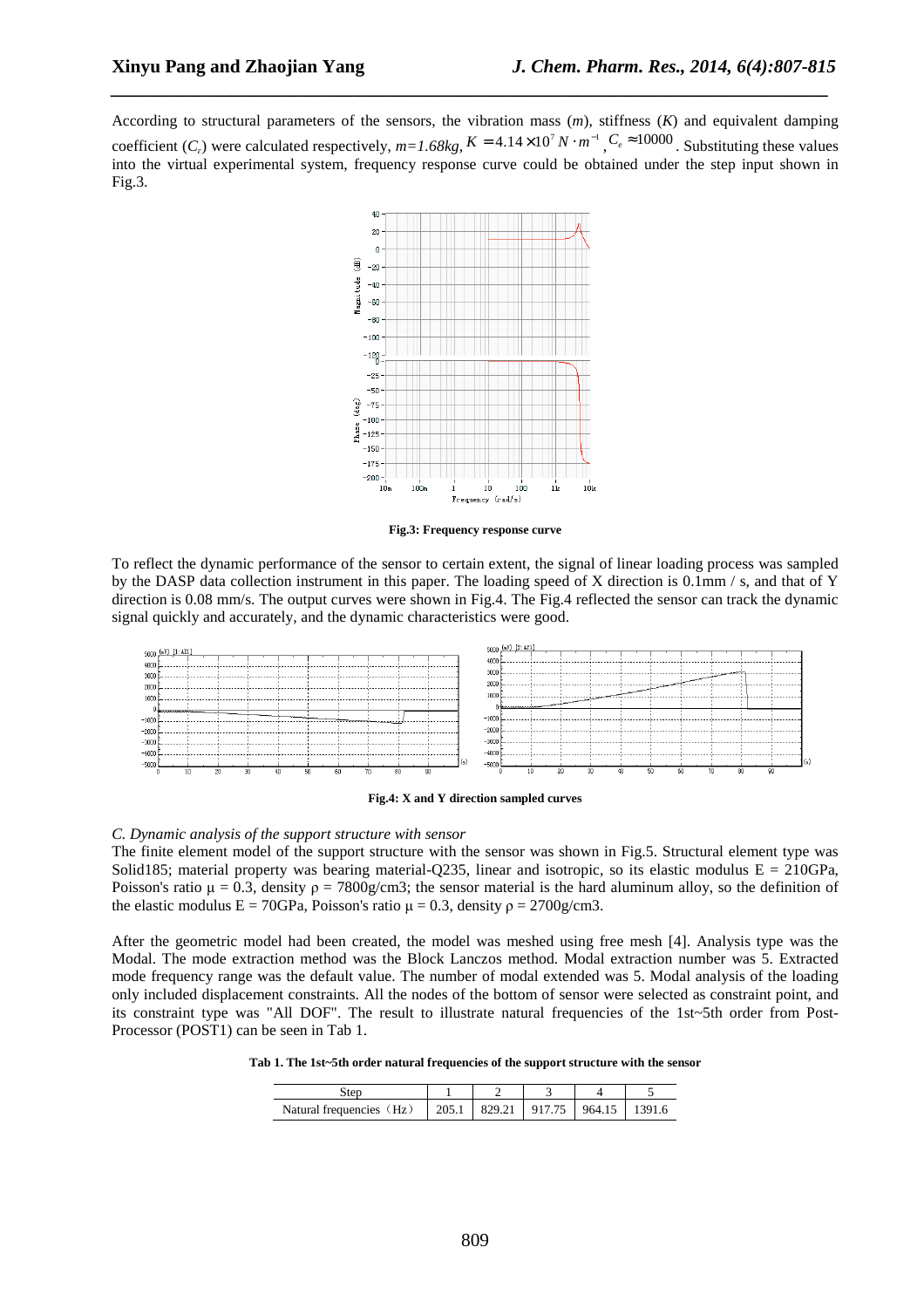

*\_\_\_\_\_\_\_\_\_\_\_\_\_\_\_\_\_\_\_\_\_\_\_\_\_\_\_\_\_\_\_\_\_\_\_\_\_\_\_\_\_\_\_\_\_\_\_\_\_\_\_\_\_\_\_\_\_\_\_\_\_\_\_\_\_\_\_\_\_\_\_\_\_\_\_\_\_*

**Fig. 5: The finite element model of the support structure with the sensor** 

## II. THE DYNAMICS ANALYSIS ON THE MSRS

## *A. The MSRS test rig*

The structure of the test rig was shown in Fig. 6. 3D model was shown in Fig.7. The test stand was a simulation test stand of the Turbo. The axes was formed by the four axis connected by rigid coupling. And each axis was installed with two 50kg round iron plates for simulating the actual quality of the rotor accessory such as the impeller. The axes was driven by the motor, and its rotation speed could be adjusted by frequency converter up to 3000r/min. Between each bearing housing and the base, 8 sensors were mounted on each support point. The end of the shaft was the magnetic brake that can be used to change the torque. In addition, vibration sensors, torque sensors and data collection instrument were contributed to form a complete test system, used for fault identification and diagnosis [5].



**Fig. 6: The structure of the test stand** 



**Fig.7 3D model of the test stand** 

## *B. The dynamics model for MSRS*

The MSRS is an elastic system which has the feature of the mass continuous distribution [6]. In order to analyze the dynamics character, the succinct and reasonable mechanics model must be established. The mass and the rotation inertia of the shaft were distributed to two ends, which formed the integrated-rigid-disc. The axes itself was simplified to the uniform-section elastic shaft without any mass in Fig.8. The positions at the bearing support were called exterior node, and else were called interior node.



**Fig.8: The mechanics model for MSRS**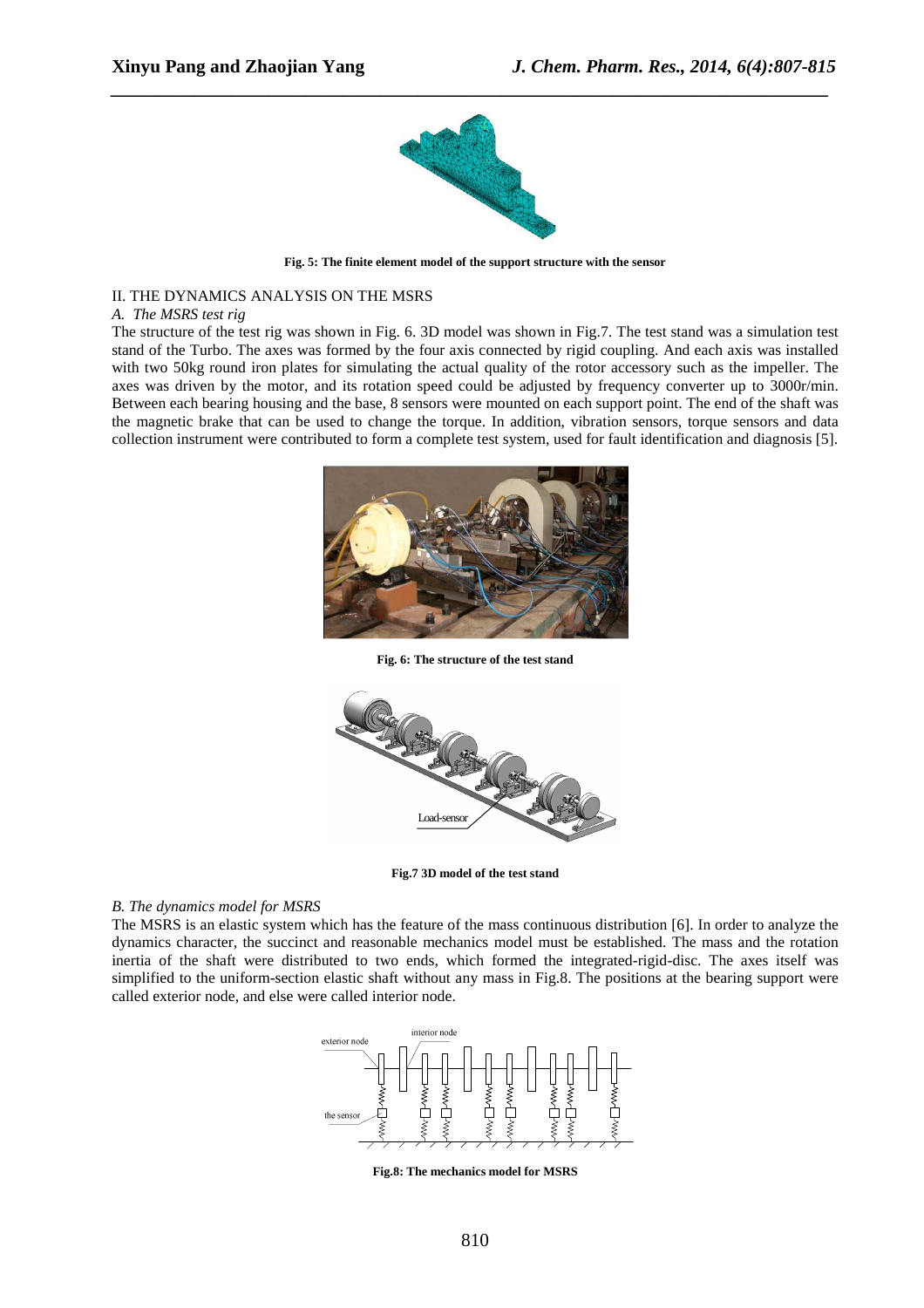So far as the MSRS be concerned, there are four kinds of forces, the spring force, the damping force, intersectional spring force and intersectional damping force, because of the kinetic lubrication bearing existing at the external nodes. The force at the external nodes, F, consisted of the inertial force, the spring force, the external damping force and the out-of-balance excitation force. However, there are only two kinds of force, the inertial force and the excitation force, at the interior node [7]. In the paper, the axes and the bearing were regarded as one external node. For analyzing mainly the structure formed by the sensor combined with bearing support, and the external damping force and the intersectional stiffness excitation force were not taken into account. Assuming the base is rigid and the bearing bracket is regarded as elastic support, which was equivalent to an elastic body when the sensor was installed between the node and the base. The mass participating in vibration included bearing bracket mass and the sensor mass. The Fig. 9 shows the structural mechanics model on the XY datum.

*\_\_\_\_\_\_\_\_\_\_\_\_\_\_\_\_\_\_\_\_\_\_\_\_\_\_\_\_\_\_\_\_\_\_\_\_\_\_\_\_\_\_\_\_\_\_\_\_\_\_\_\_\_\_\_\_\_\_\_\_\_\_\_\_\_\_\_\_\_\_\_\_\_\_\_\_\_*



**Fig. 9: The structural mechanics model when the bearing load sensor was installed** 

Where, *y* is the distance-the node center deviated from its static equilibrium position;  $y_f$  is the distance-the sensor deviated from its equilibrium position;  $k_p$  is the isotropic spring stiffness coefficient of the simplified bearing;  $k_f$  is the isotropic spring stiffness coefficient of the simplified sensor; *m* is the external node mass participating in vibration which includes the integrated-rigid-disc mass, the bearing mass and the bearing bracket mass;  $m_f$  is the sensor mass participating in vibration. So the mechanics equations at the external node could be described as following:

$$
\begin{cases}\nF = m\ddot{y} + k_p \left( y - y_f \right) \\
k_p \left( y - y_f \right) = m_f \ddot{y}_f + k_f y_f\n\end{cases}
$$
\n(1)

#### *C. The axes dynamics equation*

The MSRS is a multi-degree of freedom system. Besides the oil film coupled force, there were the coupled effects among the each bearing support force. Supposed the amount of support position as *n*, and the coupled effect was taken into account in the MSRS, then dynamics equations (2) as following could be established based on the formula(1).

$$
\begin{cases}\n[M]\{\ddot{Y}\} + [K_p]\{Y - Y_f\} = [M]e\sin(\Omega t + \beta_t) + \{F\} \\
[M_f]\ddot{Y}_f + [K_f]\gamma_f = [K_p]\{Y - Y_f\} \\
\{F\} = [Q]\{\Delta F\}\n\end{cases}
$$
\n(2)

where:  $[M] = [m_1, m_2, \cdots, m_n]'$  is the concentrated mass at different support points.  $[M_f] = [m_f, m_f, \cdots, m_n]'$  is the participation vibration mass at different support points.  $\left[K_{p}\right] = \left[k_{p1}, k_{p2}, \cdots, k_{p1}\right]$  is the stiffness of the each sliding bearing.  $[K_f] = [k_{f_1}, k_{f_2}, \dots, k_{f_n}]$  is the stiffness of support.  $\{Y\} = \{y_1, y_2, \dots, y_n\}$  is the vibration displacement of the each support point along vertical direction.  ${Y_{f}} = {y_{f1}, y_{f2}, \dots, y_{fn}}$  is the vibration displacement of the each participation mass at the support point.  $\{F\} = \{f_1, f_2, \dots, f_n\}$  is the support coupled force at the different support point.  $\{\Delta F\} = \{\Delta f_1, \Delta f_2, \cdots, \Delta f_n\}$  is the value of the bearing load fluctuation at different support point.  $\{Q\}$  is the sensitive coefficient of BL [8].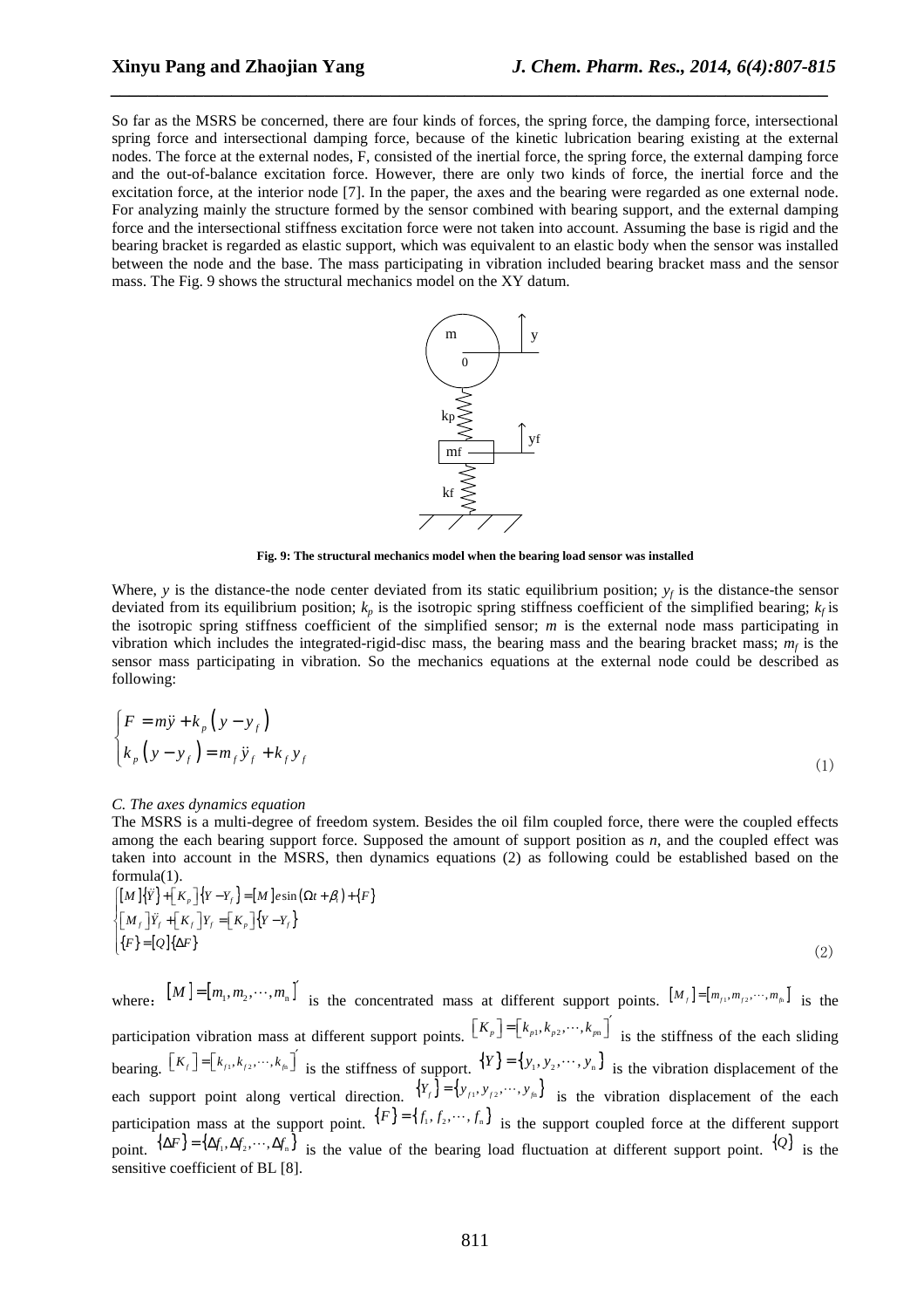## *D. The BL model under the condition of TT*

When the position of bearing is defined, the dynamic load of bearing is related to the rotor revolution. The faster of revolution was, then the larger of eccentricity of the axle journal mounted by the bearing was, and the load along Y direction became less. Obviously, the rotor rotation speed was changed directly by TT. Then the dynamic load of bearing was interfered with TT. For the single-span rotor structure, the rotation speed of the axes became low transient under the condition of TT. Additional load ∆*F* was also generated. The mapping relationship between the value of the BL fluctuation and the torque was described as following:

*\_\_\_\_\_\_\_\_\_\_\_\_\_\_\_\_\_\_\_\_\_\_\_\_\_\_\_\_\_\_\_\_\_\_\_\_\_\_\_\_\_\_\_\_\_\_\_\_\_\_\_\_\_\_\_\_\_\_\_\_\_\_\_\_\_\_\_\_\_\_\_\_\_\_\_\_\_*

$$
\Delta F = \sum_{j=1}^{m} \alpha_j K(T_j, T) \tag{3}
$$

Where,  $\alpha_j$  is the torque factor. *T* is the external torque.  $K(T_j, T)$  is the radial base kernel function.

Supposed  $X = {\{\Delta F_i\}}_{i=1}^m$  $X = {\Delta F_i}_{i=1}^m$ , then  $D = {X_i, T_i}_{i=1}^m$  $D = \{X_i, T_i\}_{i=1}^m$  represents a set of training data. Supposing the parameter vector for discernment as  $X_s = [\alpha_1]$ , and then *T* could be defined according to the equation (4).

$$
\begin{cases}\nJ\ddot{\theta}_y + k_1 \left(\frac{L}{2}\right)^2 \theta_y - k_2 \left(\frac{L}{2}\right)^2 \theta_y + \alpha_1 \cdot T \left(\frac{L}{2} + L_T\right) = 0 \\
\theta_y \approx y_1 - y_2 \\
F_{y1} = k_1 y_1 \\
F_{y2} = k_2 y_2\n\end{cases}
$$
\n(4)

Where,  $\theta_{y}$  is tilt angle in the *Y* direction;  $k_1$  and  $k_2$  are the stiffness at its own support point.  $y_1$  and  $y_2$  are the respective vertical displacement at two support points.  $L$  is the span distance between two support points.  $L_T$  is the distance from the TT position to support point.  $F_{y1}$  and  $F_{y2}$  are the respective BL at the support point. Then the objective function could be defined as follows:

$$
J(f) = C \sum_{i=1}^{m} L(T,T_{si}) + \frac{1}{2} \langle f, f \rangle = C \sum_{i=1}^{m} L(f(T),T_{si}) + \frac{1}{2} \langle f, f \rangle
$$

Where,  $L(f(T), T_{si})$  is the loss function.  $T_{s}$  is the measured torque, C is the penalty function.  $J(f)$  is the minimum for identification object.

 $\mathcal{E}$  was adopted as insensitivity loss function in SVM standard. Then the loss function can be described as follows:

$$
L(f(T),T_{si})=|f(T)-T_{s}|_{\varepsilon}=\begin{cases}0&|f(T)-T_{s}|<\varepsilon\\ \varepsilon&\text{others}\end{cases}
$$

Three steps should be taken for finishing the computational process above mentioned [9][10]. The first is constructing the training sample for  $D = \{X_i, T_i\}_{i=1}^m$  $D = \{X_i, T_i\}_{i=1}^m$ . The second is selecting the model which supports the vector machine. The regression algorithm supporting vector machine model was determined by kernel function, loss function and capacity control. The radial base kernel function is adopted because of its stronger ability of generalization. The last step is obtaining the optimization solution. Then the BL model under the condition of TT with the number of support points of n in MSRS was described as follows:

$$
\left\{\Delta F_i\right\} = \left\{\sum_{i=1}^n \sum_{j=1}^m \alpha_{ij} K\left(T_{ij}, T_i\right)\right\} \tag{5}
$$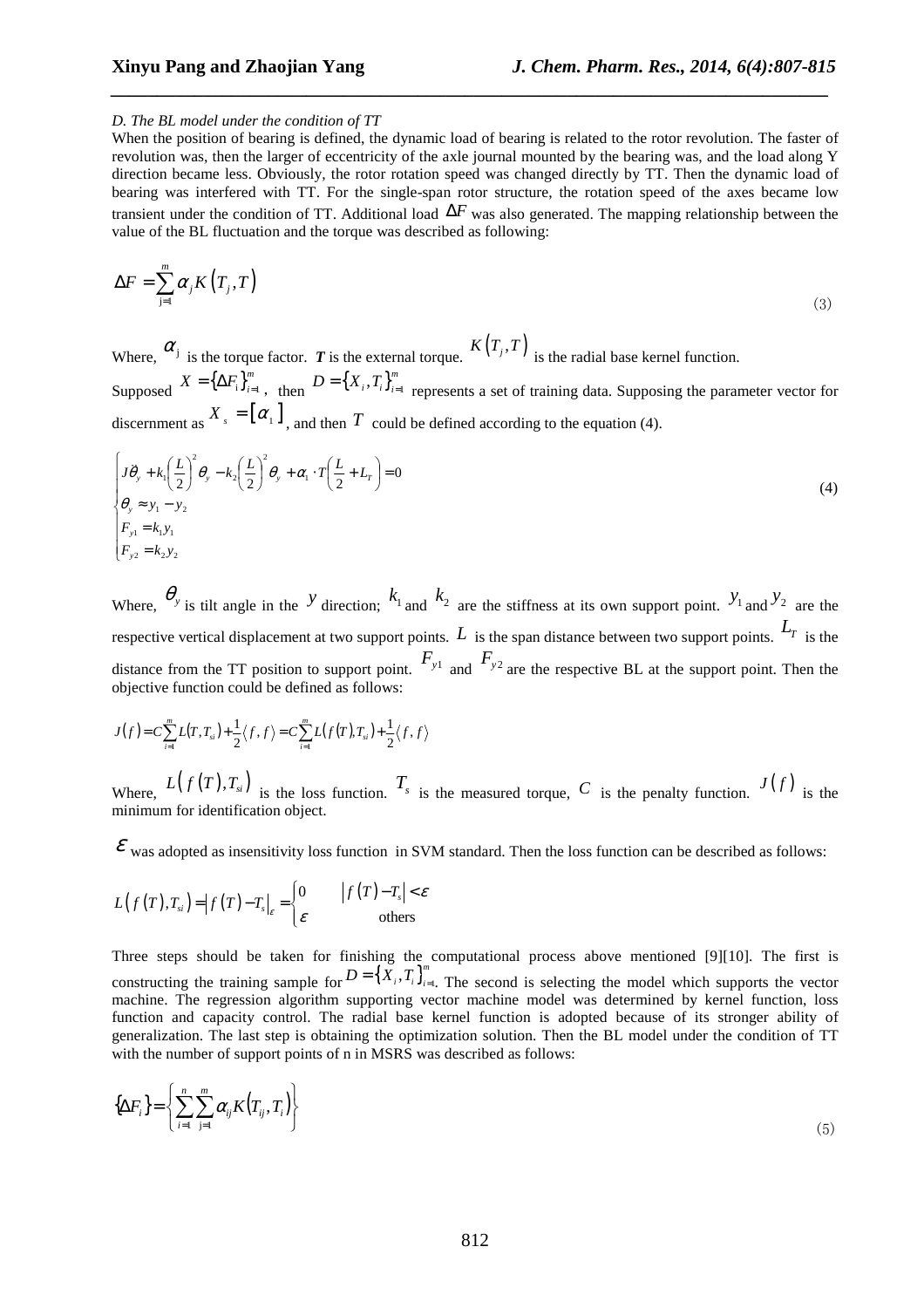## **III. THE EXPERIMENT OF BL UNDER OF THE CONDITION OF TT**

#### *A. The experiment process*

In order to analyze the relationship between TT and BL, the experimental solution was designed as follows: two different kinds of TT were exerted respectively on MSRS when the rotor ran at acceleration phase, constant-speed phase and deceleration phase. Then the curves of bearing load could be acquired. The infinite variable speed of the rotor was realized by the motor which was controlled by the frequency converter. The maximum rotation speed of rotor was 500r/min. The sample frequency is 512Hz. The experiment parameters were shown in Tab.2.

*\_\_\_\_\_\_\_\_\_\_\_\_\_\_\_\_\_\_\_\_\_\_\_\_\_\_\_\_\_\_\_\_\_\_\_\_\_\_\_\_\_\_\_\_\_\_\_\_\_\_\_\_\_\_\_\_\_\_\_\_\_\_\_\_\_\_\_\_\_\_\_\_\_\_\_\_\_*

|  |  |  |  |  |  |  | Tab.2 The run status and data of MSRS |
|--|--|--|--|--|--|--|---------------------------------------|
|--|--|--|--|--|--|--|---------------------------------------|

| Run status                              | Acceleration phase | Constant-speed phase | Deceleration phase |
|-----------------------------------------|--------------------|----------------------|--------------------|
| Duration(s)                             | $0-180$            | 181-380              | 381-560            |
| The moment of impact torque working (s) | 20                 | 90.130               | 160                |
| The moment of linear torque working (s) | $20 - 30$          | 100~130              | $160 - 170$        |

Under the condition listed in Table. 2, the impact torque curve and linear torque curve of the rotor were shown respectively in Fig.10 and Fig. 11.



**Fig.11: The linear torque** 

#### *B. Experiment result*

The results of the BL along X direction and Y direction were shown in Fig. 12, which were the system response under the condition of impact torque turbulence.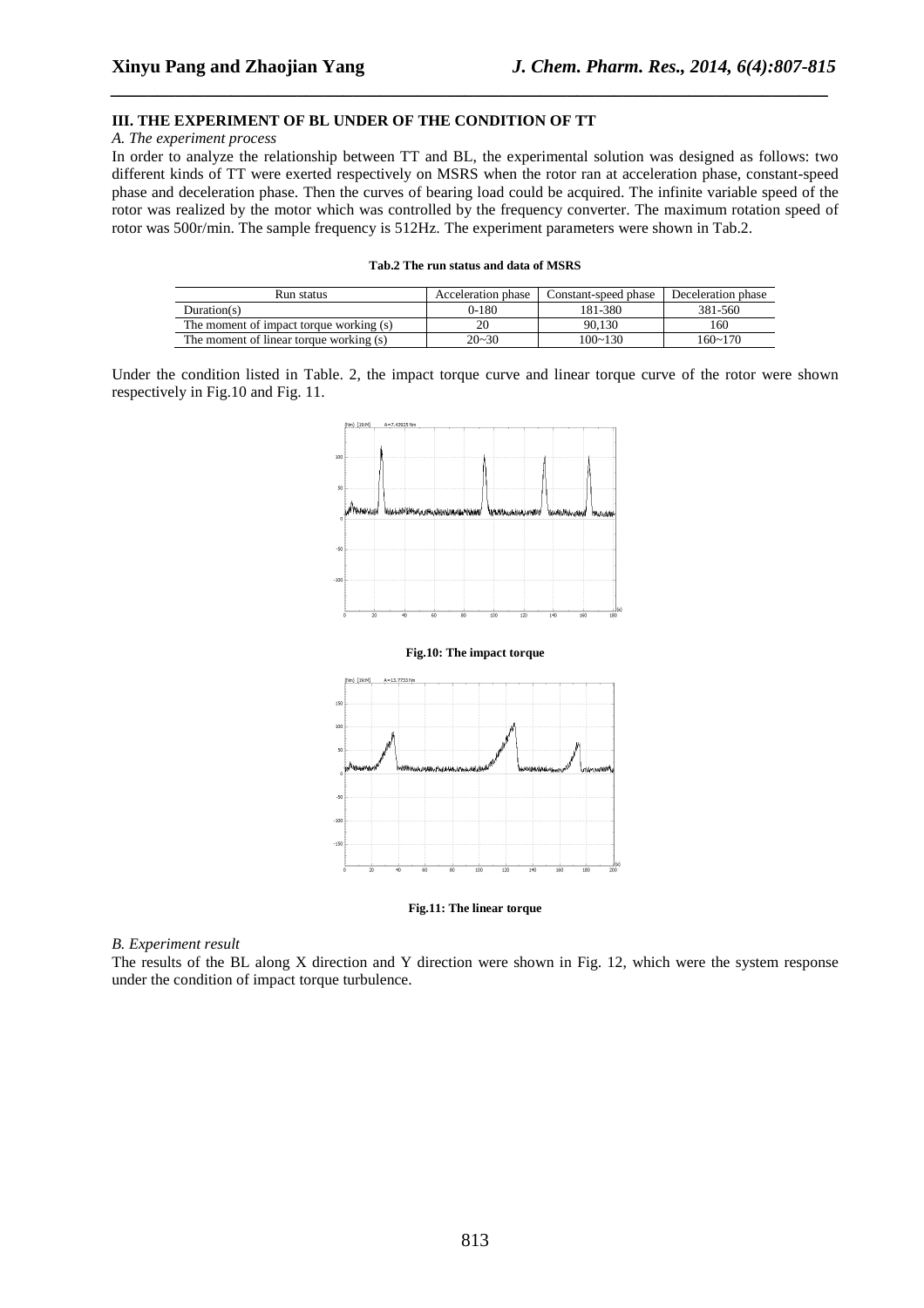

**Fig.12:The variation torque contours of the rotor under the condition of impact torque turbulence exerted** 

The results of the BL along X direction and Y direction were shown in Fig. 13, which were the system response under the condition of linear torque turbulence.



**Fig.13: The variation torque contours of the rotor under the condition of linear torque turbulence exerted** 

The TT must lead to the reducing of rotational speed of the rotor and the decline of eccentric rate. It can be seen in Fig. 12 and Fig. 13. The variation tendency of the each support load was examined in the experiment when the rotor worked in the turbulence torque exerted. Intervened torque turbulence, the variation contours of the bearing load and the torque was almost in the same tendency. The bearing load was extremely greater than it without torque turbulence exerted in the same rotation speed. Torque turbulence being away from the nearest support point, the variation of bearing load was greater than that of other position.

## **CONCLUSION**

a) The bearing load sensor was installed between the bearing bracket and base. It could not change the structure of the bearing. So it would not have influence to the bearing. The sensor has the better dynamic characteristic and the higher sensitive. The critical speed of revolution could be derived by analyzing its dynamics property; as a result, the operating rotation speed could be obtained.

b) It was manifested in experiment that the bearing loading in each support point was generating the remarkable variation when the torque turbulence exerted on the axes set. Its amplitude of variation was even higher than the load caused by changing the position of bearing. It is sure that measuring BL after TT exerted is greatly effective in real-time testing BL of MSRS.

#### **Acknowledgements**

This work was supported by National Natural Science Foundation of China (NSFC) (Grants: 51075292).

### **REFERENCES**

[1]L.X. Xu. *Dynamic Design of High-Speed Rotary Shaft*, 1st Edition , National Defense Industry Press, Beijing, **1994**; 103-108